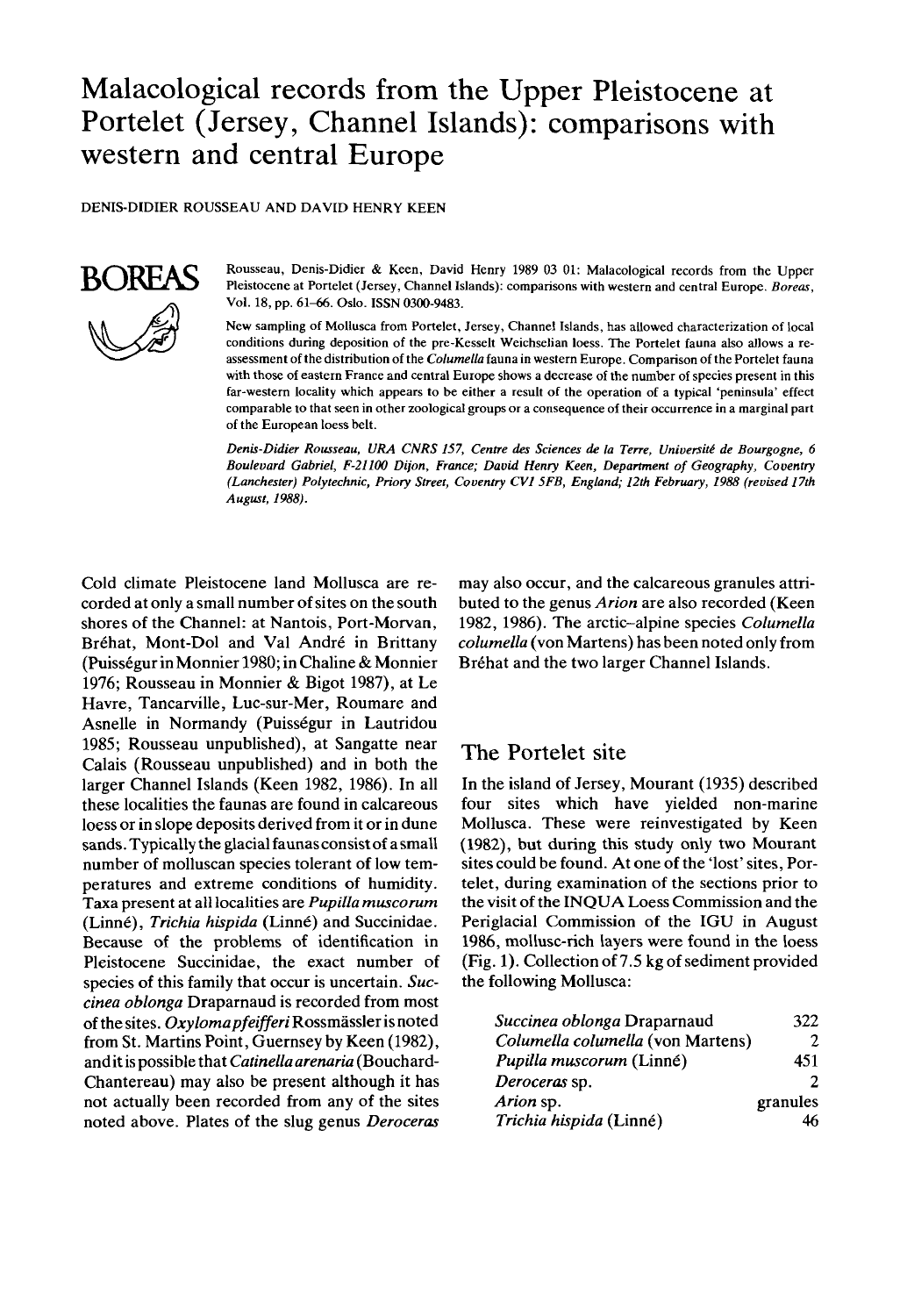

*Fig. 1.* **Geographical and geological context of the study: A. Location of Jersey, Channel Islands. B. Distribution of the loess deposits on Jersey and location of Portelet Bay.** C. **Portelet section with location of the sampling column (modified after Lautridou ef** *al.* 1986).

Further collecting by D-D. Rousseau during the visit to the locality (Fig. 1) by the two Commissions on the 23rd August, 1986 gave a series of stratified samples and the Mollusca listed in Table 1.

The stratigraphy of the Portelet site is a complicated one and has been described by Lautridou *et al.* (1986) (Fig. 1). At the base of the section is a wave-smoothed surface cut in coarse-grained Corbiere Granite. On top of this is up to 2 m of head which is a rubble of granite fragments, weathered

quartz and feldspar sand, and loess. Above this is 0.50m of loess or very loessic head, which is truncated by an erosion surface. Above this erosion level is a beach deposit composed of boulders of granite up to 0.30 m long axis, which with its pebble and sand matrix is up to 0.70 m thick. Capping the beach is 1.30m of horizontally bedded red-brown blown sand. The upper layers of the unit are humified and have the early stages of pedogenesis visible in them. The blown sand passes up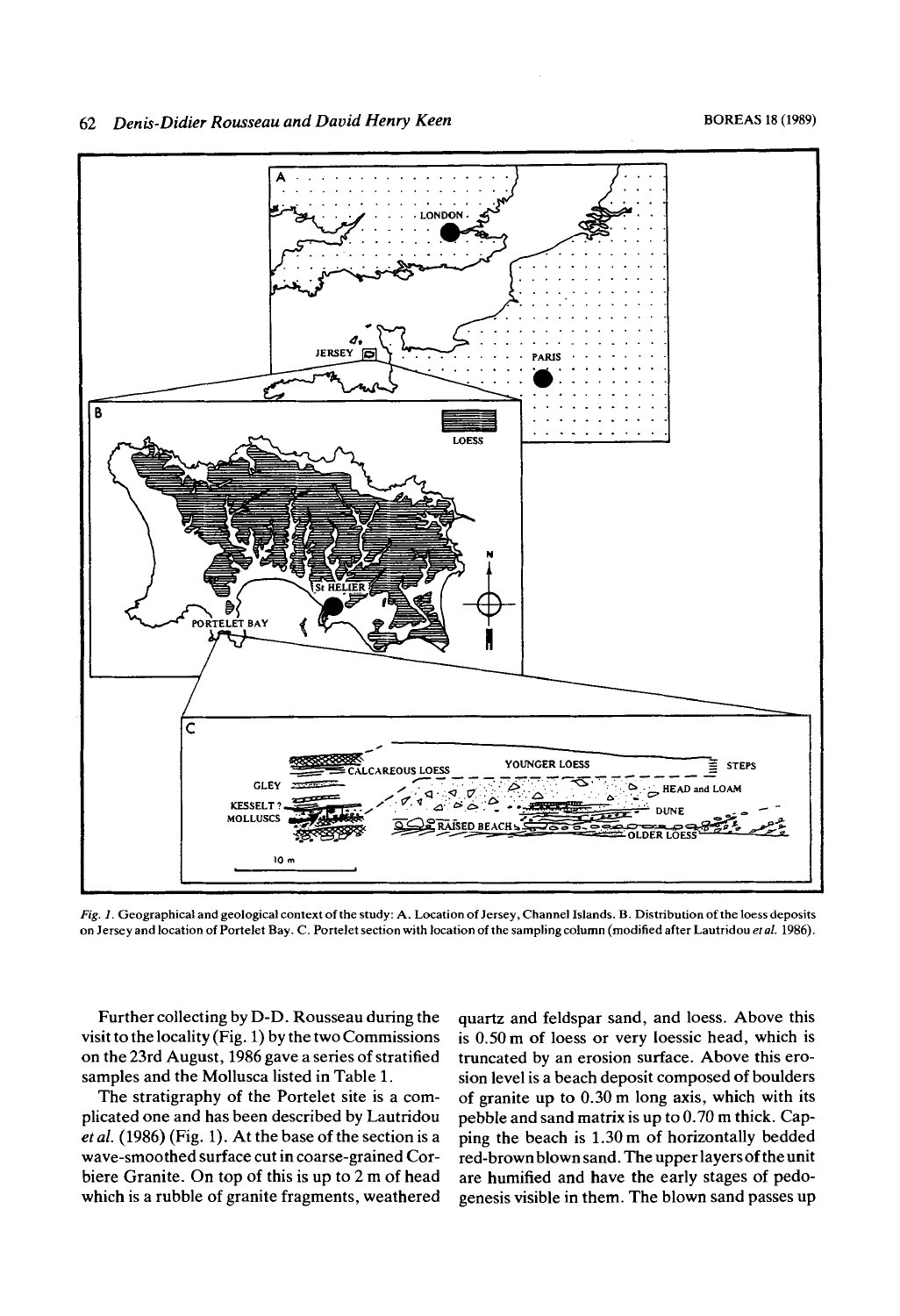| <b>Species</b>                    |     |     |     |     |     |
|-----------------------------------|-----|-----|-----|-----|-----|
| Succinea oblonga Draparnaud       | 69  | 97  | 117 | 76  | 35  |
| Columella columella (von Martens) | 22  | 32  |     | 10  | 23  |
| Pupilla muscorum (Linné)          | 202 | 232 | 222 | 243 | 159 |
| Deroceras sp.                     |     |     |     |     |     |
| Trichia hispida (Linné)           | 106 | 93  | 54  | 42  | 18  |
| Total                             | 403 | 457 | 403 | 379 | 238 |

*Table 1.* Mollusca at the Portelet site, from bottom (1) to top (5).

into granitic head at the sides of the bay, but in the centre the head is replaced by up to 8.0 m of loess infilling a channel in the head. The top of the succession is also in loess in total up to **4.90** m thick. The lower part of this loess is calcareous and yielded the Mollusca, but the higher parts are decalcified and have a *'limons a* doublets' texture.

### Malacological analysis

The Mollusca noted above were collected from five samples each representing  $c$ . 15 cm slices of sediment. Although the 1986 samples yielded the same five taxa as recorded by Keen (1986), the stratified sampling now allows some comment on the changes in abundance of Mollusca through the sequence and thus changes in the environment of deposition of the Portelet deposits. The Mollusca represented in the sample occur at different values through the sequence.

Pupilla muscorum is present at 50.12% at the base of the series of samples, but increases in representation to 66.81% at the top.

A similar pattern of changes occurs for Columella columella and Succinea oblonga with an increase for the former from 5.46 to 9.66%, and for the latter from 17.12 to 20.05% up the section. For S. *oblonga* the uppermost value is 14.71% which shows a fall in percentage for the topmost sample, and the most numerous representation, 29.03% in the middle of the sediment.

Deroceras sp. also increase their values upward from 0.99% in the lowest sample to 0.25% in the middle of the succession, to values of 2.11 and 1.26% in the topmost sample.

Only Trichia hispida shows a decrease in numbers up the sequence with a fall from 26.30% at the base to 7.56% at the top.

It is clear from the small number of species represented at Portelet that the deposits were laid down under conditions of some climatic severity. The high values throughout for marsh taxa such as **S.** oblonga show that the site of deposition was generally under wetland conditions. None of the other taxa represented would be out of place in such an environment. The increase upwards of the most damp-tolerant species at the expense of the most hygrophobe, T. hispida, perhaps points to an increase in wetness up the sequence. It is difficult to see any real evidence of regional climatic changes in the Portelet deposits, but the increase of the hardier elements of the fauna at the expense of T. hispida perhaps points to increasing cold upwards as well as increasing wetness. At present T. hispida is found north of the Arctic Circle only at the Norwegian coast (Kerney & Cameron 1979), unlike the rest of the fauna which is northerly and/ or continentally distributed. A further indicator of asevereclimate is the form of P. muscorumpresent at Portelet. The shells range up to 4 mm in height compared to just 3 mm for recent local specimens. This size increase agrees with the observed size increase for Pleistocene populations elsewhere in north-west Europe which has been correlated with the increased cold of periglacial conditions (Kerney 1963; Rousseau 1985).

In summary then, the Portelet fauna is the product of a cold and wet environment, with some evidence of both an increase in wetness and a decrease in temperature up the section.

# The age of the Portelet fauna

The restricted diversity of the Portelet assemblage does not allow any suggestion of age to be made on palaeontological grounds, and the only evidence for dating must come from the stratigraphy of the deposits enclosing the fauna. The key horizons here are the major raised beach near the base of the section and the geliflucted layer above the mollusc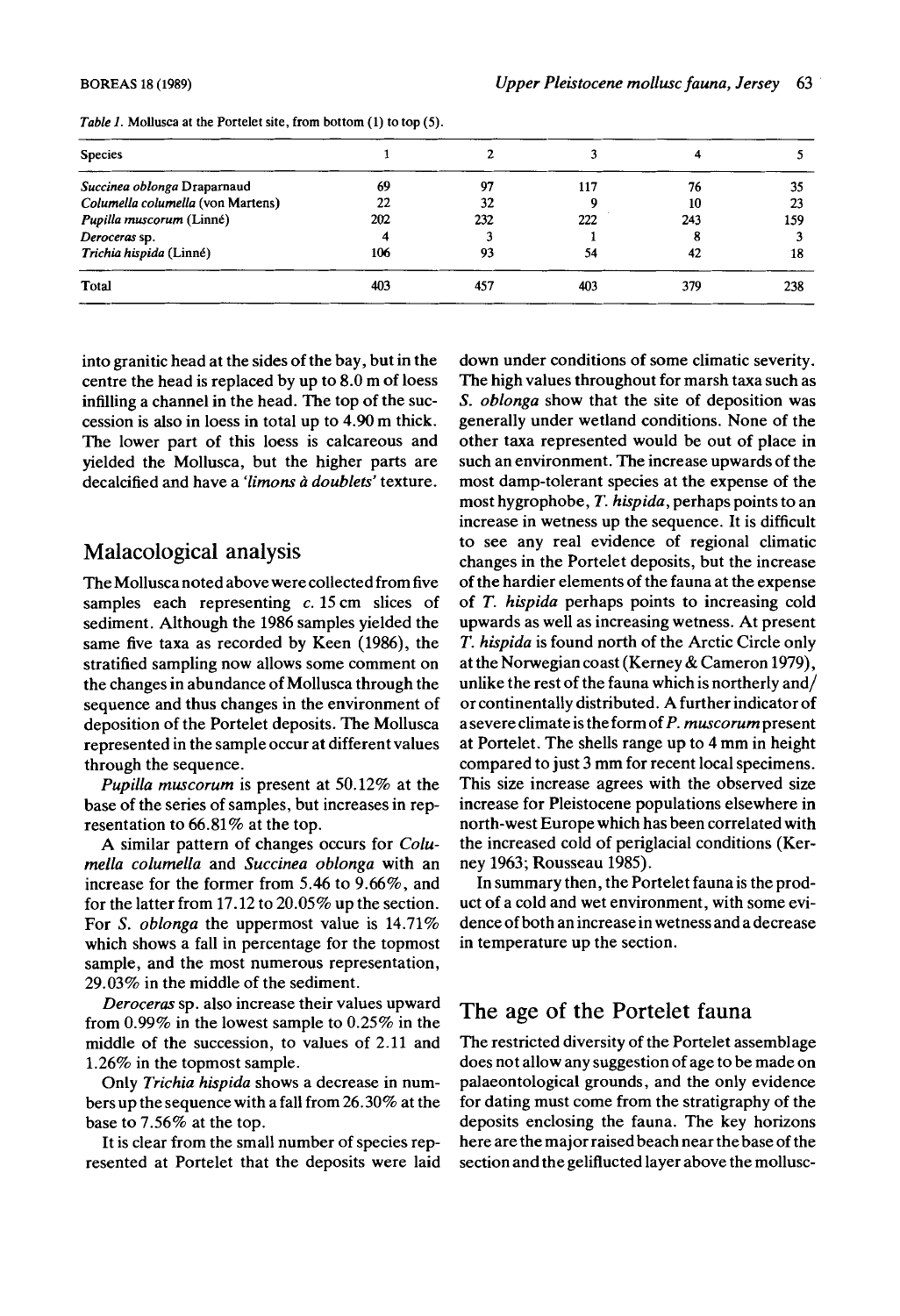bearing level which can be equated with the widely recognized Kesselt level of Normandy (Lautridou *et al.* 1986). The raised beach horizon is generally correlated with the '8' m beach of the Channel Islands of Keen (1978) which in turn has been dated to an age of 121 ka by the stalagmitic cement of the beach outcrop at the Belle Hougue cave in the north of the island (Keen *et* al. 1981). Thus the Portelet fauna cannot exceed 121 ka in age. The Kesselt level, present in loess across much of northern France, marks the boundary between the Middle and Upper Weichselian wherever it occurs. The mollusc-rich deposits at Portelet underlie this horizon and therefore must be older than this datum (Fig. 1). The exact age of the Mollusca cannot be more precisely stated than this, but as the shelly horizons are only a little below the Kesselt level and not separated from it by any erosion, it seems most probable that they are close to the Middle Weichselian/Upper Weichselian boundary in age.

# Comparison with other areas **in**  north-west Europe

The loess of the Channel Islands represents one of the westernmost parts of the European loess belt. Further east the loess is thicker and other fossiliferous sites occur. Comparison with these faunas shows a broadly similar environment occurring over long distances, with the Portelet assemblage being only a small part of the whole faunal province. Correlation between these widely separated sections has been obtained by the recognition of similar cycles of loess deposition linked by significant horizons such as mark lines.

The faunas of these loess sequences whether they occur in northern France, as described by Puisségur (1976) or in central Europe as described by Lozek (1964), are characterized by two malacological associations poor in numbers of species but rich in numbers of individuals.

These faunas can be divided up on the basis of their major members into **a** *Pupilla* fauna and a *Columella* fauna. The former is dominated by species of the genus *Pupilla* such as *P. muscorum*, *P. alpicola* (Charpentier), *P. sterri* (Voith) and *P. loessica* Lozek with the latter two taxa being especially prominent. Accompanying the *Pupilla*  sp. are *T. hispida* and *S. oblonga* although these are often minority members of the fauna. The

environment thought to be indicated by the *Pupilla*  fauna is steppe.

The *Columella* fauna is richer in numbers of species than the former one. For example at Achenheim (Alsace, France) the major species are C. *columella, Vertigoparcedentata* Braun, *V. genesii* (Gredler), *V. alpestris* Alder, *Vallonia tenuilabris* (Braun), P. *alpicola,* P. *rnuscorurn, T. hispida, S. oblonga, Eucobresia nivalis* (Dumont et Mortillet) (Rousseau 1987). The environment occupied by these species is tundra-like.

The first of these two associations can no longer be found anywhere in Europe, the second is still partly represented in modem tundra areas. At individual localities in western Europe not all of the species noted in the two assemblages above may be present, but major elements of the two faunas allow in almost all cases the two environmental types to be recognized by way of these molluscan faunas.

At most localities so far discovered in the west, the cold climate faunas are typified by the steppe *Pupilla* fauna. In Normandy virtually all the sites on the calcareous loess are of this type with numerous P. *muscorum*, and *T. hispida* and *S. oblonga* also being present (Puissegur in Lautridou



*Fig.* **2. Present distribution of** *Columella columella,* **shading, in North and Middle Europe (modified after Kerney** *et a/.* 1983). **The scale bar is 1 mm long.** 1 **Jersey, 2 Guernsey, 3 Brehat, 4 Le Havre, 5 Achenheim (Alsace), 6 Burgundy, 7 Kent, 8 East**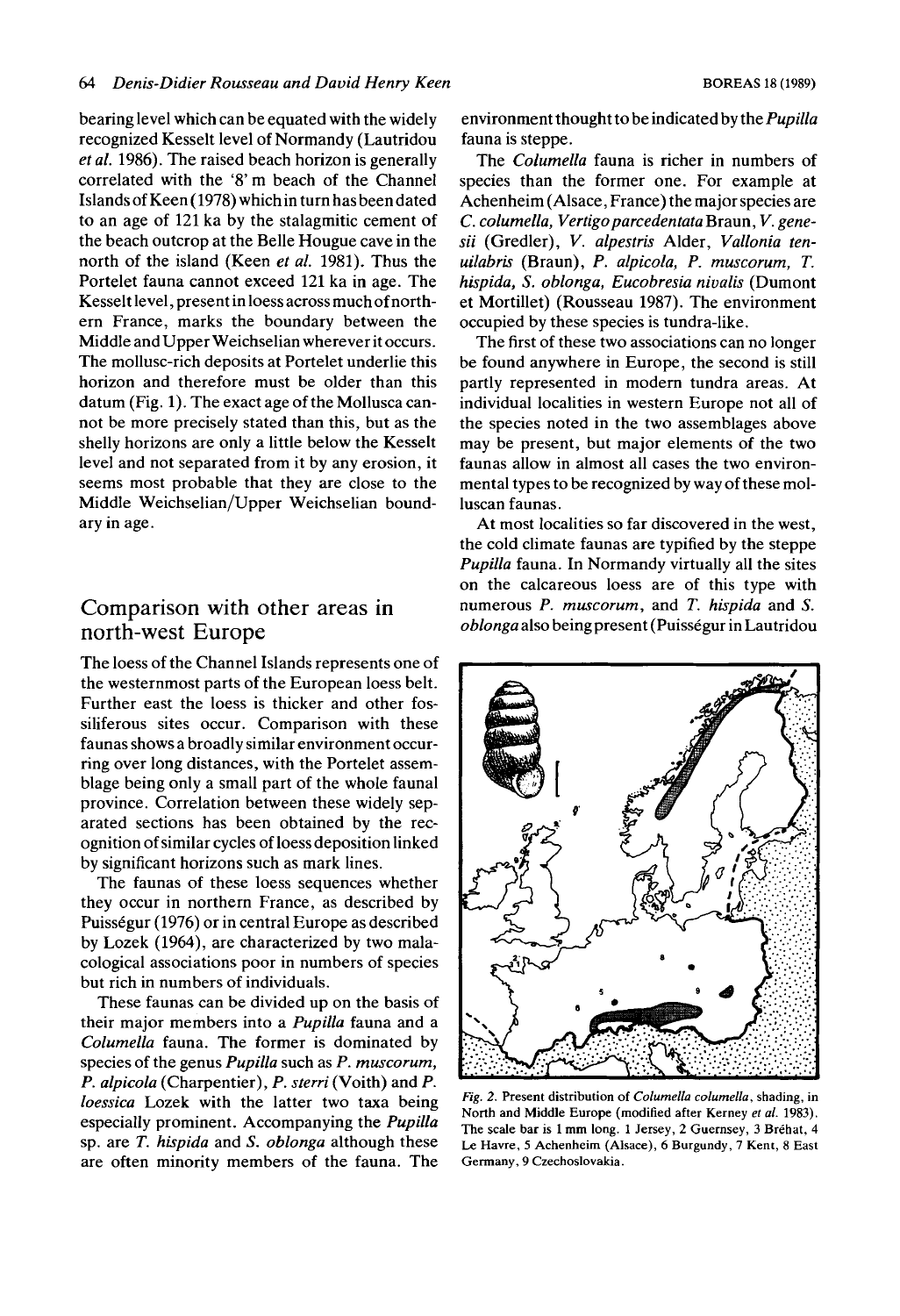1985). Only at Le Havre (Fig. 2) has a *Columella*  fauna been recorded (Lautridou 1985).

In Brittany the position is similar. At several sites in the Baie de St. Brieuc the typical faunas are dominated by *P. muscorum* with subsidiary *Vallonia costata* (Miiller), *V. pulchella* (Miiller) and *T. hispida* (Puisségur in Monnier 1980; Rousseau in Monnier & Bigot 1987). At only one site, Bréhat (Fig. 2), has a typical *Columella* fauna been described. Here J. J. Puisségur (in Monnier 1980) has recorded the following species: *P. muscorum*  230, C. *columella* 30, *S. oblonga* 50 and *Lima* sp. 1. This association is closely similar to the Portelet fauna, but marks the only other occurrence of such a tundra assemblage in the Normandy-Brittany area during the Weichselian stage.

Further to the north and the east the *Columella*  fauna is absent from the Paris Basin and in the Pas de Calais, the site of Sangatte, Calais, recorded by Rousseau has yielded *P. muscorum, T. hispida*  and *S. oblonga* but no *Columella* (Rousseau unpublished). The *Columella* fauna is again present at Achenheim (Fig. 2) in Alsace (Rousseau 1987) and in central Europe (Fig. 2) it occurs up to the Weichselian Tardiglacial (Lozek 1964; Fuhrmann 1973). This fauna is also found in Burgundy (Fig. *2)* in Weichselian colluvial sands (Puissegur 1976), and in the Late-glacial deposits of Kent (Fig. **2)** in south-east England (Kerney 1963).

This review of the localities where cold climate molluscan faunas in western France and Britain are recorded shows that the tundra assemblage typified by c. *columella* spread to the extreme western parts of the continent during the Weichselian/ Devensian stage (see Rousseau 1986). By comparison with central European faunas of the same type, however, those of western Europe are impoverished in terms of species numbers.

Two explanations can be proposed for such impoverishment:

(1) The very small number of species in these faunas is similar to those faunas of the high arctic at present (Kerney & Cameron 1979). It is possible that such climatic conditions also affected western Europe during Weichselian times, but the relative richnessof the central Europeanfaunasof the same age suggests that another influence on the western faunas has occurred. This may be the 'peninsula' effect noted by Blonde1 (1979) where the faunas of peninsulas have reduced numbers of species compared to the adjacent areas. This phenomenon operates at present in France where molluscan species numbers are reduced from the Paris Basin to the peninsula of Brittany (Kerney & Cameron 1979). In the Weichselian the peninsula effect would have been accentuated by the position of Normandy, Brittany and south-east Britain at the far western end of a long corridor of loess-tundra delimited in the north by the main Weichselian/ Devensian ice sheet and in the south by the smaller Alpine ice cap. The core area of the *Columella*  fauna was in central Europe. Western France and south-east Britain were at the outer limit of this zone with corresponding reduction in the numbers of the species in the fauna.

**(2)** Very similar poor assemblages occur also in marginal parts of the central European loess belt (Lozek 1965). The loess occurrences of Brittany and the Channel Islands are situated in such a marginal zone and this represents the so-called 'damp loess landscape' which is usually characterized by a fauna poor in species.

*Acknowledgements.* **-The sections at Portelet were sampled during the visit of the INQUA Loess Commission and the Periglacial Commission of the IGU. We thank** our **fellow members of the party for helpful discussions in the field. The section at Portelet was prepared for examination by members of the La Societe Jersiaise to whom especial thanks are due. D-D. Rousseau was financially supported by CNRS during the completion of this work. Special thanks to Dr J. Chaline (Dijon) for reading the manuscript and Dr V. Lozek (Prague) for comments and suggestions.** 

### **References**

- Blondel, J. 1979: *Biogéographie et Écologie*. 173 pp. Masson, **Pans.**
- **Chaline, J.** & **Monnier, J. L.** 1976: **Une faune** a *Lagurus* **d'8ge**  Post-Brörup dans le site moustérien du Mont-Dol (Ille-et-Vilaine). Bulletin de l'Association française d'Etudes du Qua*ternaire* 47, 95-98.
- **Fuhrmann, R.** 1973: **Die spatweichselglaziale und holozane Molluskenfauna Mittel- und Westsachsens.** *Freiberger Forschungsheft* C278, 1-121.
- **Keen, D. H.** 1978: **The Pleistocene deposits of the Channel Islands.** *Report* **of** *the Institute of Geological Sciences* 78/26. 15 **PP.**
- **Keen, D. H.** 1982: **Late Pleistocene IandMolluscain thechannel Islands. Journal of Conchology 31, 57-61.**
- **Keen,** D. H. 1986: Acoldclimatemolluscanfaunafrom **Portelet,**  St. Brelade. *Annual Bulletin of the Société Jersiaise* 24(2), 270-273.
- Keen, D. H., Harmon, R. S. & Andrews, J. T. 1981: U-series and **amino-acid dates from Jersey.** *Nature 289,* 162-164.
- **Kerney, M.** P. 1963: **Late-glacial deposits** on **the chalk of southeast England.** *Philosophical Transactions* **of** *the Royal Society*  London B246, 203-254.
- Kerney, M. P. & Cameron, R. A. D. 1979: A Field Guide to the *LandSnaiLsof BritainandNorrh-west Europe.* **288pp. Collins, London.**